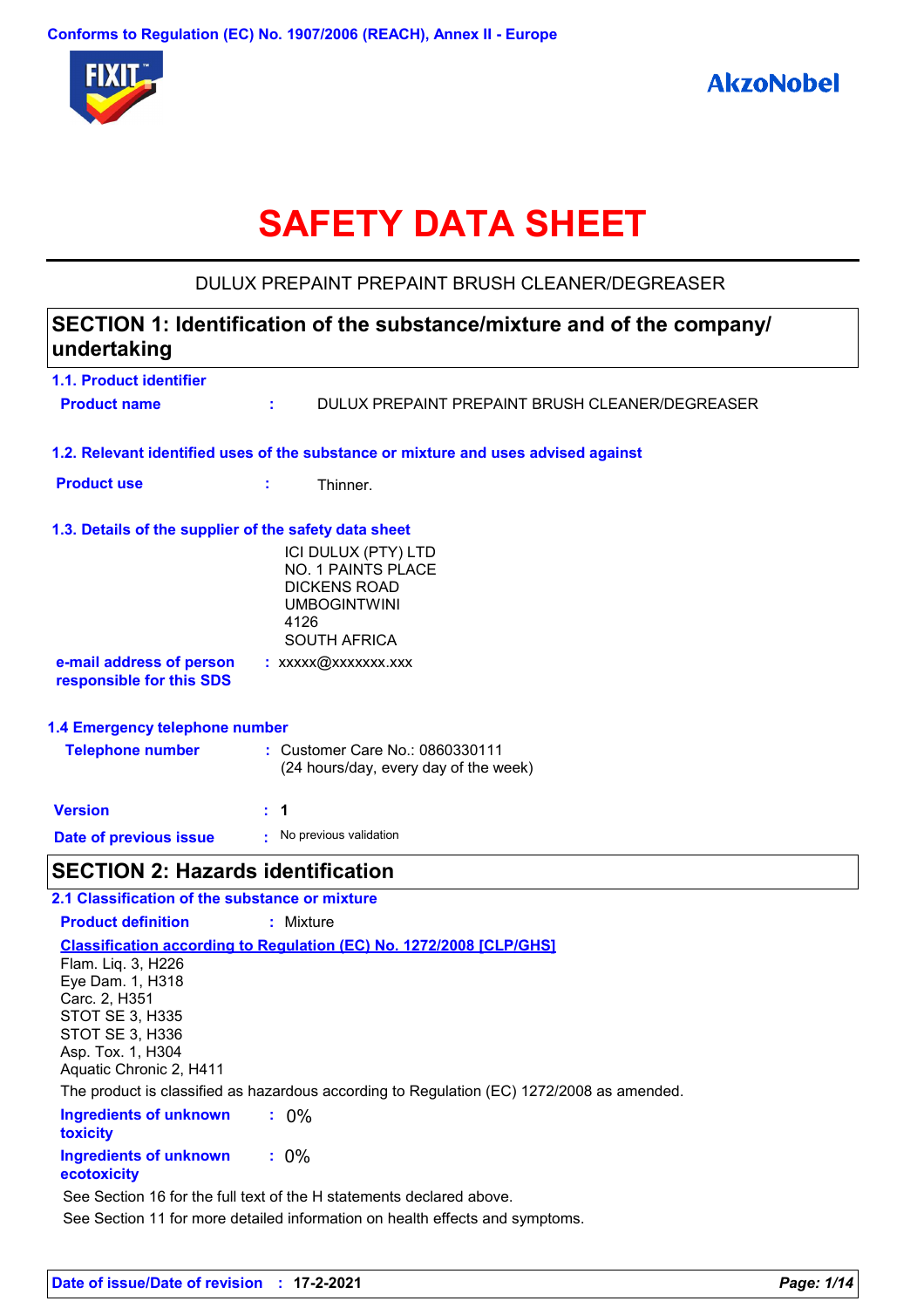# **SECTION 2: Hazards identification**

| <b>2.2 Label elements</b>                                                                                                                                       |                                                                                                                                                                                                                                                                                                                                                          |
|-----------------------------------------------------------------------------------------------------------------------------------------------------------------|----------------------------------------------------------------------------------------------------------------------------------------------------------------------------------------------------------------------------------------------------------------------------------------------------------------------------------------------------------|
| <b>Hazard pictograms</b>                                                                                                                                        |                                                                                                                                                                                                                                                                                                                                                          |
| <b>Signal word</b>                                                                                                                                              | Danger                                                                                                                                                                                                                                                                                                                                                   |
| <b>Hazard statements</b>                                                                                                                                        | : H226 - Flammable liquid and vapour.<br>H318 - Causes serious eye damage.<br>H351 - Suspected of causing cancer.<br>H304 - May be fatal if swallowed and enters airways.<br>H335 - May cause respiratory irritation.<br>H336 - May cause drowsiness or dizziness.<br>H411 - Toxic to aquatic life with long lasting effects.                            |
| <b>Precautionary statements</b>                                                                                                                                 |                                                                                                                                                                                                                                                                                                                                                          |
| <b>General</b>                                                                                                                                                  | : P102 - Keep out of reach of children.<br>P101 - If medical advice is needed, have product container or label at hand.                                                                                                                                                                                                                                  |
| <b>Prevention</b>                                                                                                                                               | : P201 - Obtain special instructions before use.<br>P280 - Wear protective gloves. Wear eye or face protection. Wear protective<br>clothing.<br>P210 - Keep away from heat, hot surfaces, sparks, open flames and other ignition<br>sources. No smoking.                                                                                                 |
| <b>Response</b>                                                                                                                                                 | P304 + P340 - IF INHALED: Remove person to fresh air and keep comfortable for<br>breathing.<br>P301 + P310 + P331 - IF SWALLOWED: Immediately call a POISON CENTER or<br>doctor. Do NOT induce vomiting.<br>P305 + P310 - IF IN EYES: Immediately call a POISON CENTER or doctor.<br>P312 - Call a POISON CENTER or doctor/physician if you feel unwell. |
| <b>Storage</b>                                                                                                                                                  | $:$ P235 - Keep cool.                                                                                                                                                                                                                                                                                                                                    |
| <b>Disposal</b>                                                                                                                                                 | : P501 - Dispose of contents and container in accordance with all local, regional,<br>national or international regulations.                                                                                                                                                                                                                             |
| <b>Hazardous ingredients</b>                                                                                                                                    | : Solvent naphtha (petroleum), heavy arom.<br>Hydrocarbons, C9, aromatics<br>4-Nonylphenol, branched, ethoxylated<br>naphthalene                                                                                                                                                                                                                         |
| <b>Supplemental label</b><br>elements                                                                                                                           | : Repeated exposure may cause skin dryness or cracking.                                                                                                                                                                                                                                                                                                  |
| <b>Annex XVII - Restrictions</b><br>on the manufacture,<br>placing on the market and<br>use of certain dangerous<br>substances, mixtures and<br><b>articles</b> | : Not applicable.                                                                                                                                                                                                                                                                                                                                        |
| <b>Special packaging requirements</b>                                                                                                                           |                                                                                                                                                                                                                                                                                                                                                          |
| <b>Containers to be fitted</b><br>with child-resistant<br>fastenings                                                                                            | : Yes, applicable.                                                                                                                                                                                                                                                                                                                                       |
| <b>Tactile warning of danger</b>                                                                                                                                | : Yes, applicable.                                                                                                                                                                                                                                                                                                                                       |
| <b>2.3 Other hazards</b>                                                                                                                                        |                                                                                                                                                                                                                                                                                                                                                          |
| Other hazards which do<br>not result in classification                                                                                                          | : None known.                                                                                                                                                                                                                                                                                                                                            |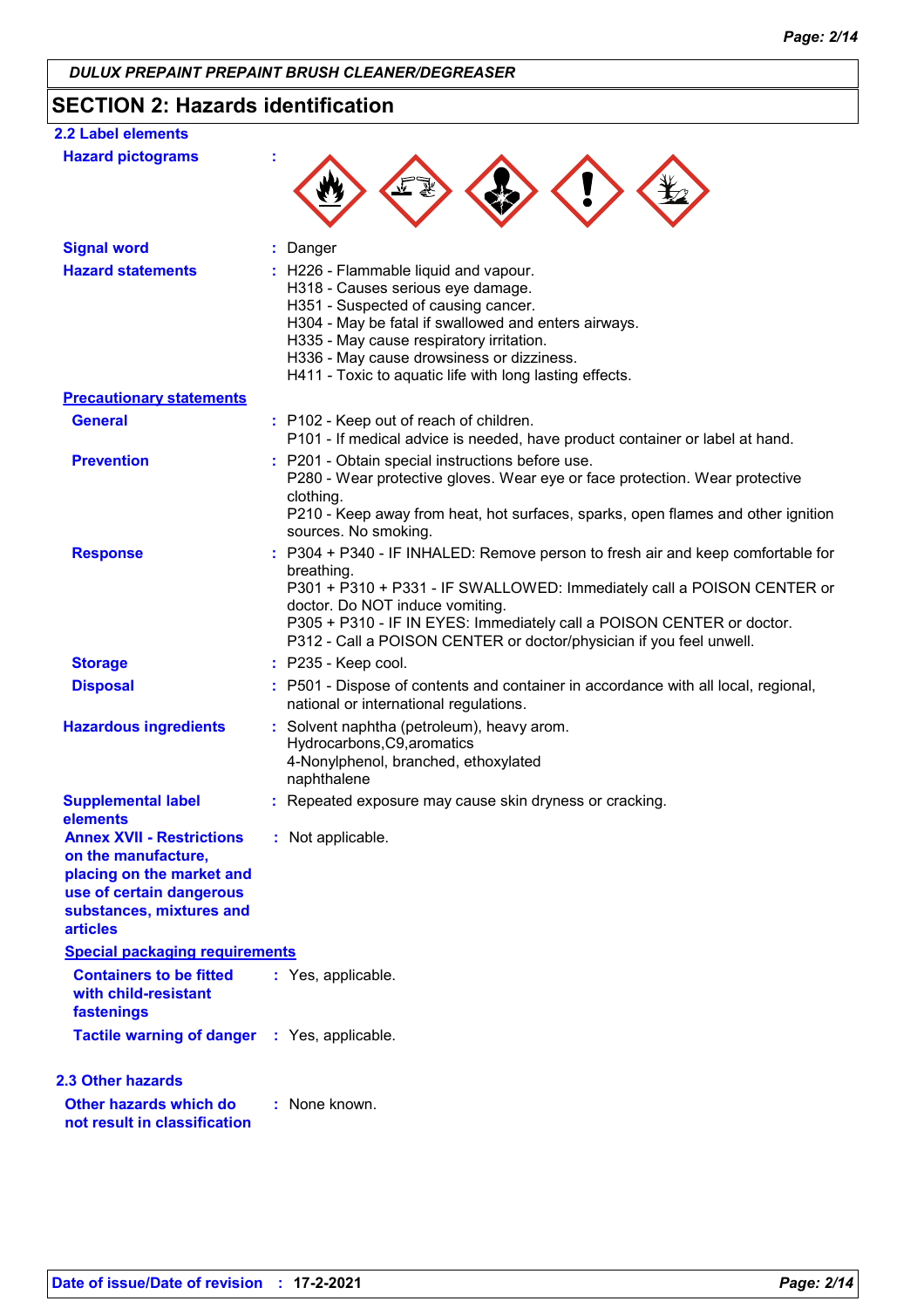# **SECTION 3: Composition/information on ingredients**

| <b>3.2 Mixtures</b>                         | : Mixture                                                   |               |                                                                                                                                                                                                                             |             |
|---------------------------------------------|-------------------------------------------------------------|---------------|-----------------------------------------------------------------------------------------------------------------------------------------------------------------------------------------------------------------------------|-------------|
| <b>Product/ingredient name</b>              | <b>Identifiers</b>                                          | $\frac{9}{6}$ | <b>Regulation (EC) No.</b><br>1272/2008 [CLP]                                                                                                                                                                               | <b>Type</b> |
| Solvent naphtha (petroleum),<br>heavy arom. | IEC: 265-198-5<br>CAS: 64742-94-5<br>Index:<br>649-424-00-3 | l≥50 - ≤75    | Asp. Tox. 1, H304                                                                                                                                                                                                           | $[1]$       |
| Hydrocarbons, C9, aromatics                 | REACH #:<br>01-2119455851-35                                | l≥20 - ≤25    | Flam. Liq. 3, H226<br>STOT SE 3, H335<br>STOT SE 3, H336<br>Asp. Tox. 1, H304<br>Aquatic Chronic 2, H411<br><b>EUH066</b>                                                                                                   | $[1]$       |
| 4-Nonylphenol, branched,<br>ethoxylated     | EC: 500-315-8<br>CAS: 127087-87-0                           | l≥10 - ≤18    | Acute Tox. 4, H302<br>Acute Tox. 4, H332<br>Eye Dam. 1, H318<br>Aquatic Chronic 2, H411                                                                                                                                     | [1] [5]     |
| naphthalene                                 | EC: 202-049-5<br>CAS: 91-20-3<br>Index:<br>601-052-00-2     | 56,7          | Acute Tox. 4, H302<br>Carc. 2, H351<br>Aquatic Acute 1, H400 (M=1)<br>Aquatic Chronic 1, H410 (M=1)                                                                                                                         | [1] [2]     |
| 1,2,4-trimethylbenzene                      | EC: 202-436-9<br>CAS: 95-63-6<br>Index:<br>601-043-00-3     | ∣≤3           | Flam. Liq. 3, H226<br>Acute Tox. 4, H332<br>Skin Irrit. 2, H315<br>Eye Irrit. 2, H319<br><b>STOT SE 3, H335</b><br>Aquatic Chronic 2, H411<br>See Section 16 for<br>the full text of the H<br>statements declared<br>above. | [1] [2]     |

There are no additional ingredients present which, within the current knowledge of the supplier and in the concentrations applicable, are classified as hazardous to health or the environment, are PBTs, vPvBs or Substances of equivalent concern, or have been assigned a workplace exposure limit and hence require reporting in this section.

Type

[1] Substance classified with a health or environmental hazard

[2] Substance with a workplace exposure limit

[3] Substance meets the criteria for PBT according to Regulation (EC) No. 1907/2006, Annex XIII

[4] Substance meets the criteria for vPvB according to Regulation (EC) No. 1907/2006, Annex XIII

[5] Substance of equivalent concern

[6] Additional disclosure due to company policy

Occupational exposure limits, if available, are listed in Section 8.

# **SECTION 4: First aid measures**

| <b>4.1 Description of first aid measures</b> |                                                                                                                                                                                                             |
|----------------------------------------------|-------------------------------------------------------------------------------------------------------------------------------------------------------------------------------------------------------------|
| <b>General</b>                               | : In all cases of doubt, or when symptoms persist, seek medical attention. Never give<br>anything by mouth to an unconscious person. If unconscious, place in recovery<br>position and seek medical advice. |
| <b>Eye contact</b>                           | : Check for and remove any contact lenses. Immediately flush eyes with running<br>water for at least 15 minutes, keeping eyelids open. Seek immediate medical<br>attention.                                 |
| <b>Inhalation</b>                            | : Remove to fresh air. Keep person warm and at rest. If not breathing, if breathing is<br>irregular or if respiratory arrest occurs, provide artificial respiration or oxygen by<br>trained personnel.      |
| <b>Skin contact</b>                          | : Remove contaminated clothing and shoes. Wash skin thoroughly with soap and<br>water or use recognised skin cleanser. Do NOT use solvents or thinners.                                                     |
| <b>Ingestion</b>                             | : If swallowed, seek medical advice immediately and show the container or label.<br>Keep person warm and at rest. Do NOT induce vomiting.                                                                   |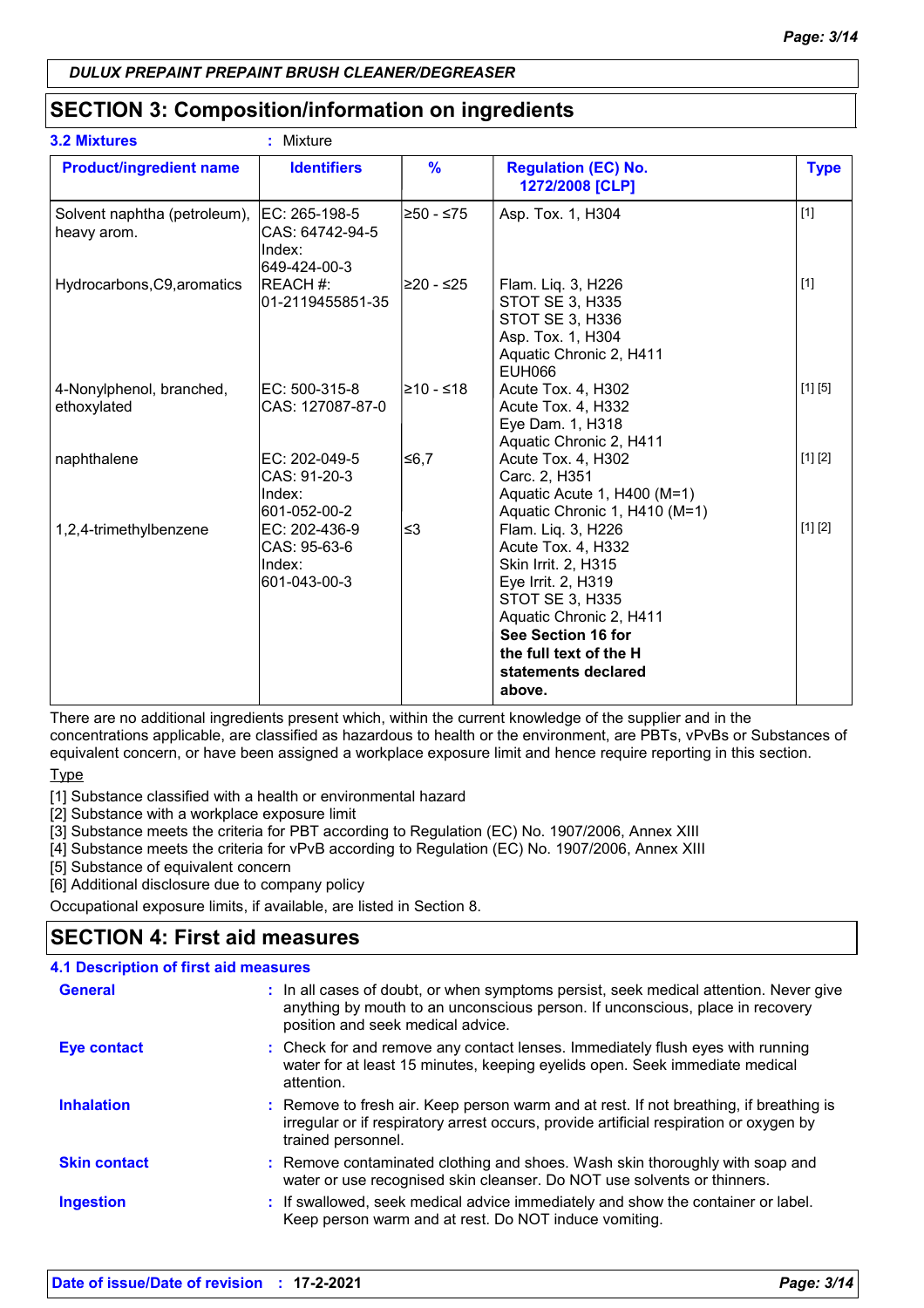#### **SECTION 4: First aid measures**

| <b>Protection of first-aiders</b> | : No action shall be taken involving any personal risk or without suitable training. If it<br>is suspected that fumes are still present, the rescuer should wear an appropriate<br>mask or self-contained breathing apparatus. It may be dangerous to the person<br>providing aid to give mouth-to-mouth resuscitation. Wash contaminated clothing |
|-----------------------------------|----------------------------------------------------------------------------------------------------------------------------------------------------------------------------------------------------------------------------------------------------------------------------------------------------------------------------------------------------|
|                                   | thoroughly with water before removing it, or wear gloves.                                                                                                                                                                                                                                                                                          |

#### **4.2 Most important symptoms and effects, both acute and delayed**

There are no data available on the mixture itself. The mixture has been assessed following the conventional method of the CLP Regulation (EC) No 1272/2008 and is classified for toxicological properties accordingly. See Sections 2 and 3 for details.

Exposure to component solvent vapour concentrations in excess of the stated occupational exposure limit may result in adverse health effects such as mucous membrane and respiratory system irritation and adverse effects on the kidneys, liver and central nervous system. Symptoms and signs include headache, dizziness, fatigue, muscular weakness, drowsiness and, in extreme cases, loss of consciousness.

Solvents may cause some of the above effects by absorption through the skin. Repeated or prolonged contact with the mixture may cause removal of natural fat from the skin, resulting in non-allergic contact dermatitis and absorption through the skin.

If splashed in the eyes, the liquid may cause irritation and reversible damage.

Ingestion may cause nausea, diarrhea and vomiting.

This takes into account, where known, delayed and immediate effects and also chronic effects of components from short-term and long-term exposure by oral, inhalation and dermal routes of exposure and eye contact.

#### **4.3 Indication of any immediate medical attention and special treatment needed**

| <b>Notes to physician</b>  | : Treat symptomatically. Contact poison treatment specialist immediately if large<br>quantities have been ingested or inhaled. |
|----------------------------|--------------------------------------------------------------------------------------------------------------------------------|
| <b>Specific treatments</b> | No specific treatment.                                                                                                         |

See toxicological information (Section 11)

# **SECTION 5: Firefighting measures**

| 5.1 Extinguishing media                                  |                                                                                                                              |
|----------------------------------------------------------|------------------------------------------------------------------------------------------------------------------------------|
| <b>Suitable extinguishing</b><br>media                   | : Recommended: alcohol-resistant foam, $CO2$ , powders, water spray.                                                         |
| <b>Unsuitable extinguishing</b><br>media                 | : Do not use water jet.                                                                                                      |
|                                                          | 5.2 Special hazards arising from the substance or mixture                                                                    |
| <b>Hazards from the</b><br>substance or mixture          | : Fire will produce dense black smoke. Exposure to decomposition products may<br>cause a health hazard.                      |
| <b>Hazardous combustion</b><br>products                  | : Decomposition products may include the following materials: carbon monoxide,<br>carbon dioxide, smoke, oxides of nitrogen. |
| <b>5.3 Advice for firefighters</b>                       |                                                                                                                              |
| <b>Special protective actions</b><br>for fire-fighters   | : Cool closed containers exposed to fire with water. Do not release runoff from fire to<br>drains or watercourses.           |
| <b>Special protective</b><br>equipment for fire-fighters | : Appropriate breathing apparatus may be required.                                                                           |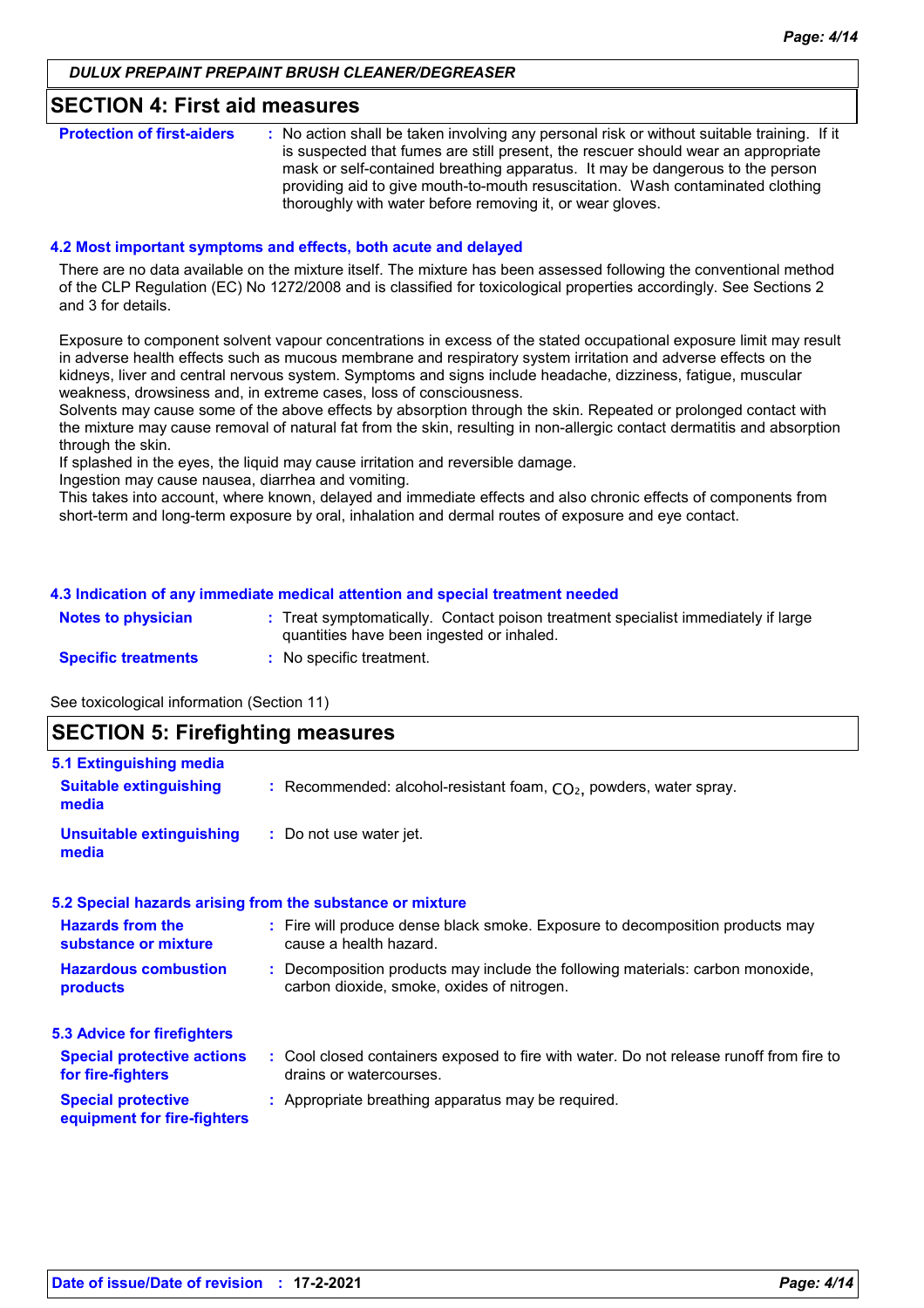## **SECTION 6: Accidental release measures**

| 6.1 Personal precautions, protective equipment and emergency procedures |  |                                                                                                                                                                                                                                                                                    |  |
|-------------------------------------------------------------------------|--|------------------------------------------------------------------------------------------------------------------------------------------------------------------------------------------------------------------------------------------------------------------------------------|--|
| For non-emergency<br>personnel                                          |  | : Exclude sources of ignition and ventilate the area. Avoid breathing vapour or mist.<br>Refer to protective measures listed in sections 7 and 8.                                                                                                                                  |  |
|                                                                         |  | <b>For emergency responders</b> : If specialised clothing is required to deal with the spillage, take note of any<br>information in Section 8 on suitable and unsuitable materials. See also the<br>information in "For non-emergency personnel".                                  |  |
| <b>6.2 Environmental</b><br>precautions                                 |  | : Do not allow to enter drains or watercourses. If the product contaminates lakes,<br>rivers, or sewers, inform the appropriate authorities in accordance with local<br>regulations.                                                                                               |  |
| 6.3 Methods and material<br>for containment and<br>cleaning up          |  | : Contain and collect spillage with non-combustible, absorbent material e.g. sand,<br>earth, vermiculite or diatomaceous earth and place in container for disposal<br>according to local regulations (see Section 13). Preferably clean with a detergent.<br>Avoid using solvents. |  |
| 6.4 Reference to other<br><b>sections</b>                               |  | : See Section 1 for emergency contact information.<br>See Section 8 for information on appropriate personal protective equipment.<br>See Section 13 for additional waste treatment information.                                                                                    |  |

# **SECTION 7: Handling and storage**

The information in this section contains generic advice and guidance. The list of Identified Uses in Section 1 should be consulted for any available use-specific information provided in the Exposure Scenario(s).

| <b>7.1 Precautions for safe</b><br>handling | : Prevent the creation of flammable or explosive concentrations of vapours in air and<br>avoid vapour concentrations higher than the occupational exposure limits.<br>In addition, the product should only be used in areas from which all naked lights and<br>other sources of ignition have been excluded. Electrical equipment should be<br>protected to the appropriate standard.<br>Mixture may charge electrostatically: always use earthing leads when transferring<br>from one container to another.<br>Operators should wear antistatic footwear and clothing and floors should be of the<br>conducting type.<br>Keep away from heat, sparks and flame. No sparking tools should be used.<br>Avoid contact with skin and eyes. Avoid the inhalation of dust, particulates, spray or<br>mist arising from the application of this mixture. Avoid inhalation of dust from<br>sanding.<br>Eating, drinking and smoking should be prohibited in areas where this material is<br>handled, stored and processed.<br>Put on appropriate personal protective equipment (see Section 8).<br>Never use pressure to empty. Container is not a pressure vessel.<br>Always keep in containers made from the same material as the original one.<br>Comply with the health and safety at work laws.<br>Do not allow to enter drains or watercourses.<br>Information on fire and explosion protection<br>Vapours are heavier than air and may spread along floors. Vapours may form<br>explosive mixtures with air. |
|---------------------------------------------|--------------------------------------------------------------------------------------------------------------------------------------------------------------------------------------------------------------------------------------------------------------------------------------------------------------------------------------------------------------------------------------------------------------------------------------------------------------------------------------------------------------------------------------------------------------------------------------------------------------------------------------------------------------------------------------------------------------------------------------------------------------------------------------------------------------------------------------------------------------------------------------------------------------------------------------------------------------------------------------------------------------------------------------------------------------------------------------------------------------------------------------------------------------------------------------------------------------------------------------------------------------------------------------------------------------------------------------------------------------------------------------------------------------------------------------------------------------------------------------------------------------|
|---------------------------------------------|--------------------------------------------------------------------------------------------------------------------------------------------------------------------------------------------------------------------------------------------------------------------------------------------------------------------------------------------------------------------------------------------------------------------------------------------------------------------------------------------------------------------------------------------------------------------------------------------------------------------------------------------------------------------------------------------------------------------------------------------------------------------------------------------------------------------------------------------------------------------------------------------------------------------------------------------------------------------------------------------------------------------------------------------------------------------------------------------------------------------------------------------------------------------------------------------------------------------------------------------------------------------------------------------------------------------------------------------------------------------------------------------------------------------------------------------------------------------------------------------------------------|

**7.2 Conditions for safe storage, including any incompatibilities**

Store in accordance with local regulations.

#### **Notes on joint storage**

Keep away from: oxidising agents, strong alkalis, strong acids.

#### **Additional information on storage conditions**

Observe label precautions. Store in a dry, cool and well-ventilated area. Keep away from heat and direct sunlight. Keep away from sources of ignition. No smoking. Prevent unauthorised access. Containers that have been opened must be carefully resealed and kept upright to prevent leakage.

#### **7.3 Specific end use(s)**

**Recommendations :** Not available.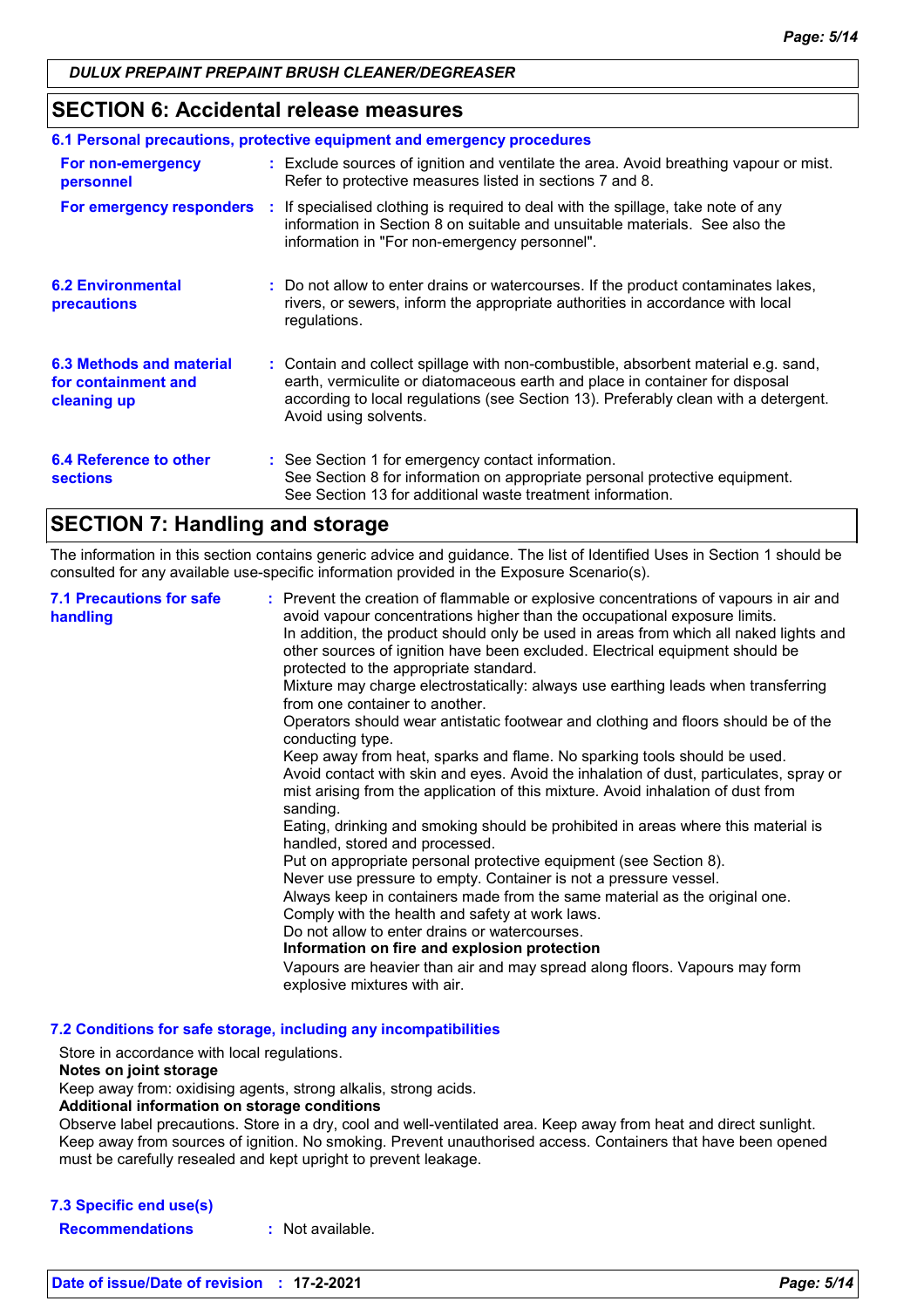# **SECTION 7: Handling and storage**

**Industrial sector specific : solutions** : Not available.

# **SECTION 8: Exposure controls/personal protection**

The information in this section contains generic advice and guidance. Information is provided based on typical anticipated uses of the product. Additional measures might be required for bulk handling or other uses that could significantly increase worker exposure or environmental releases.

#### **8.1 Control parameters**

#### **Occupational exposure limits**

| <b>Product/ingredient name</b>                    |           | <b>Exposure limit values</b>                                                                                                                                                                                                                                                                                                                                                                                                                                                                                                                                                                                                                                                                                                                                                                                                                                                                                                                                                                                          |
|---------------------------------------------------|-----------|-----------------------------------------------------------------------------------------------------------------------------------------------------------------------------------------------------------------------------------------------------------------------------------------------------------------------------------------------------------------------------------------------------------------------------------------------------------------------------------------------------------------------------------------------------------------------------------------------------------------------------------------------------------------------------------------------------------------------------------------------------------------------------------------------------------------------------------------------------------------------------------------------------------------------------------------------------------------------------------------------------------------------|
| naphthalene<br>1,2,4-trimethylbenzene             |           | EU OEL (Europe, 2/2017). Notes: list of indicative occupational<br>exposure limit values<br>TWA: 10 ppm 8 hours.<br>TWA: 50 mg/m <sup>3</sup> 8 hours.<br>EU OEL (Europe, 2/2017). Notes: list of indicative occupational<br>exposure limit values<br>TWA: 20 ppm 8 hours.<br>TWA: 100 mg/m <sup>3</sup> 8 hours.                                                                                                                                                                                                                                                                                                                                                                                                                                                                                                                                                                                                                                                                                                     |
| <b>Recommended monitoring</b><br>procedures       | required. | : If this product contains ingredients with exposure limits, personal, workplace<br>atmosphere or biological monitoring may be required to determine the effectiveness<br>of the ventilation or other control measures and/or the necessity to use respiratory<br>protective equipment. Reference should be made to monitoring standards, such as<br>the following: European Standard EN 689 (Workplace atmospheres - Guidance for<br>the assessment of exposure by inhalation to chemical agents for comparison with<br>limit values and measurement strategy) European Standard EN 14042 (Workplace<br>atmospheres - Guide for the application and use of procedures for the assessment<br>of exposure to chemical and biological agents) European Standard EN 482<br>(Workplace atmospheres - General requirements for the performance of procedures<br>for the measurement of chemical agents) Reference to national guidance<br>documents for methods for the determination of hazardous substances will also be |
| <b>DNELS/DMELS</b>                                |           |                                                                                                                                                                                                                                                                                                                                                                                                                                                                                                                                                                                                                                                                                                                                                                                                                                                                                                                                                                                                                       |
| No DNELs/DMELs available.                         |           |                                                                                                                                                                                                                                                                                                                                                                                                                                                                                                                                                                                                                                                                                                                                                                                                                                                                                                                                                                                                                       |
| <b>PNECs</b>                                      |           |                                                                                                                                                                                                                                                                                                                                                                                                                                                                                                                                                                                                                                                                                                                                                                                                                                                                                                                                                                                                                       |
| No PNECs available                                |           |                                                                                                                                                                                                                                                                                                                                                                                                                                                                                                                                                                                                                                                                                                                                                                                                                                                                                                                                                                                                                       |
|                                                   |           |                                                                                                                                                                                                                                                                                                                                                                                                                                                                                                                                                                                                                                                                                                                                                                                                                                                                                                                                                                                                                       |
| <b>8.2 Exposure controls</b>                      |           |                                                                                                                                                                                                                                                                                                                                                                                                                                                                                                                                                                                                                                                                                                                                                                                                                                                                                                                                                                                                                       |
| <b>Appropriate engineering</b><br><b>controls</b> |           | : Provide adequate ventilation. Where reasonably practicable, this should be<br>achieved by the use of local exhaust ventilation and good general extraction. If<br>these are not sufficient to maintain concentrations of particulates and solvent<br>vapours below the OEL, suitable respiratory protection must be worn.                                                                                                                                                                                                                                                                                                                                                                                                                                                                                                                                                                                                                                                                                           |
| <b>Individual protection measures</b>             |           |                                                                                                                                                                                                                                                                                                                                                                                                                                                                                                                                                                                                                                                                                                                                                                                                                                                                                                                                                                                                                       |
| <b>Hygiene measures</b>                           |           | : Wash hands, forearms and face thoroughly after handling chemical products, before<br>eating, smoking and using the lavatory and at the end of the working period.<br>Appropriate techniques should be used to remove potentially contaminated clothing.<br>Wash contaminated clothing before reusing. Ensure that eyewash stations and<br>safety showers are close to the workstation location.                                                                                                                                                                                                                                                                                                                                                                                                                                                                                                                                                                                                                     |
| <b>Eye/face protection</b>                        |           | : Use safety eyewear designed to protect against splash of liquids.                                                                                                                                                                                                                                                                                                                                                                                                                                                                                                                                                                                                                                                                                                                                                                                                                                                                                                                                                   |
| <b>Skin protection</b>                            |           |                                                                                                                                                                                                                                                                                                                                                                                                                                                                                                                                                                                                                                                                                                                                                                                                                                                                                                                                                                                                                       |
| <b>Hand protection</b>                            |           |                                                                                                                                                                                                                                                                                                                                                                                                                                                                                                                                                                                                                                                                                                                                                                                                                                                                                                                                                                                                                       |
| <b>Gloves</b>                                     |           | : When prolonged or frequently repeated contact may occur, a glove with a protection<br>class of 6 (breakthrough time >480 minutes according to EN374) is recommended.<br>Recommended gloves: Viton $\otimes$ or Nitrile, thickness $\geq 0.38$ mm.<br>When only brief contact is expected, a glove with protection class of 2 or higher<br>(breakthrough time > 30 minutes according to EN374) is recommended.<br>Recommended gloves: Nitrile, thickness ≥ 0.12 mm.<br>Gloves should be replaced regularly and if there is any sign of damage to the glove                                                                                                                                                                                                                                                                                                                                                                                                                                                           |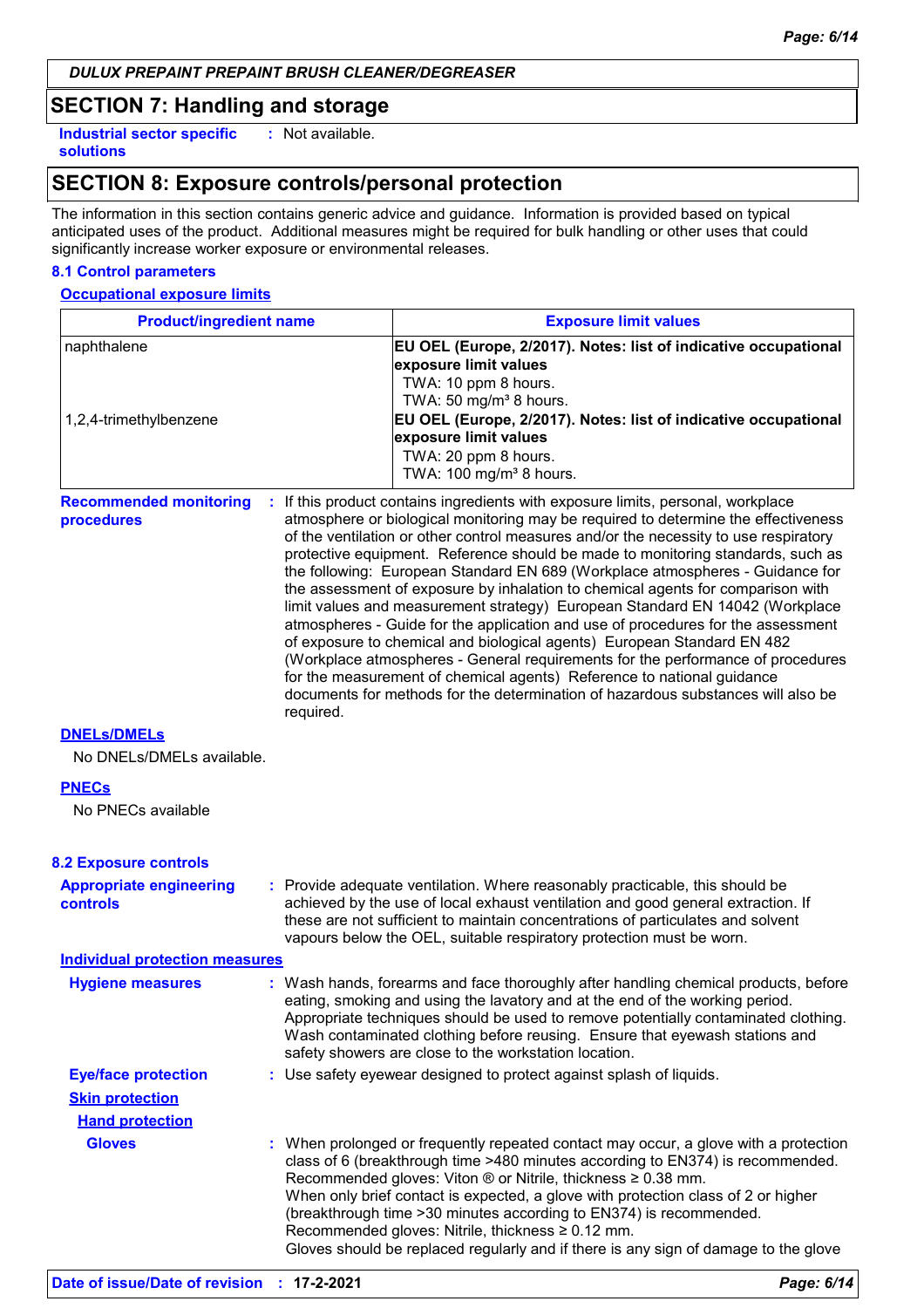# **SECTION 8: Exposure controls/personal protection**

|                                                  | material.                                                                                                                                                                                                                 |
|--------------------------------------------------|---------------------------------------------------------------------------------------------------------------------------------------------------------------------------------------------------------------------------|
|                                                  | The performance or effectiveness of the glove may be reduced by physical/chemical<br>damage and poor maintenance.                                                                                                         |
| <b>Body protection</b>                           | : Personnel should wear antistatic clothing made of natural fibres or of high-<br>temperature-resistant synthetic fibres.                                                                                                 |
| <b>Other skin protection</b>                     | : Appropriate footwear and any additional skin protection measures should be<br>selected based on the task being performed and the risks involved and should be<br>approved by a specialist before handling this product. |
| <b>Respiratory protection</b>                    | : If workers are exposed to concentrations above the exposure limit, they must use<br>appropriate, certified respirators.                                                                                                 |
| <b>Environmental exposure</b><br><b>controls</b> | : Do not allow to enter drains or watercourses.                                                                                                                                                                           |

# **SECTION 9: Physical and chemical properties**

| 9.1. Information on basic physical and chemical properties |                                                                                                      |
|------------------------------------------------------------|------------------------------------------------------------------------------------------------------|
| <b>Appearance</b>                                          |                                                                                                      |
| <b>Physical state</b>                                      | $:$ Liquid.                                                                                          |
| <b>Colour</b>                                              | : Various: See label.                                                                                |
| <b>Odour</b>                                               | : Not available.                                                                                     |
| <b>Odour threshold</b>                                     | : Not available.                                                                                     |
| pH                                                         | : Not available.                                                                                     |
| <b>Melting point/freezing point</b>                        | : Not available.                                                                                     |
| Initial boiling point and boiling<br>range                 | : Not available.                                                                                     |
| <b>Flash point</b>                                         | : Closed cup: 37°C                                                                                   |
| <b>Evaporation rate</b>                                    | : Not available.                                                                                     |
| <b>Upper/lower flammability or</b><br>explosive limits     | : Not available.                                                                                     |
| <b>Vapour pressure</b>                                     | $:$ Not available.                                                                                   |
| <b>Vapour density</b>                                      | : Not available.                                                                                     |
| <b>Relative density</b>                                    | : 0.92                                                                                               |
| <b>Solubility(ies)</b>                                     | : Insoluble in the following materials: cold water.                                                  |
| <b>Partition coefficient: n-octanol/</b><br>water          | : Not available.                                                                                     |
| <b>Auto-ignition temperature</b>                           | : Not available.                                                                                     |
| <b>Decomposition temperature</b>                           | : Not available.                                                                                     |
| <b>Viscosity</b>                                           | Kinematic (room temperature): $0,14$ cm <sup>2</sup> /s<br>Kinematic (40°C): 0,06 cm <sup>2</sup> /s |
| <b>Explosive properties</b>                                | : Not available.                                                                                     |
| <b>Oxidising properties</b>                                | : Not available.                                                                                     |
| 9.2. Other information                                     |                                                                                                      |
| <b>Solubility in water</b>                                 | : Not available.                                                                                     |
| CECTION 10: Ctability and reactivity                       |                                                                                                      |

# **SECTION 10: Stability and reactivity**

| <b>10.1 Reactivity</b>                     | : No specific test data related to reactivity available for this product or its ingredients. |
|--------------------------------------------|----------------------------------------------------------------------------------------------|
| <b>10.2 Chemical stability</b>             | : Stable under recommended storage and handling conditions (see Section 7).                  |
| 10.3 Possibility of<br>hazardous reactions | : Under normal conditions of storage and use, hazardous reactions will not occur.            |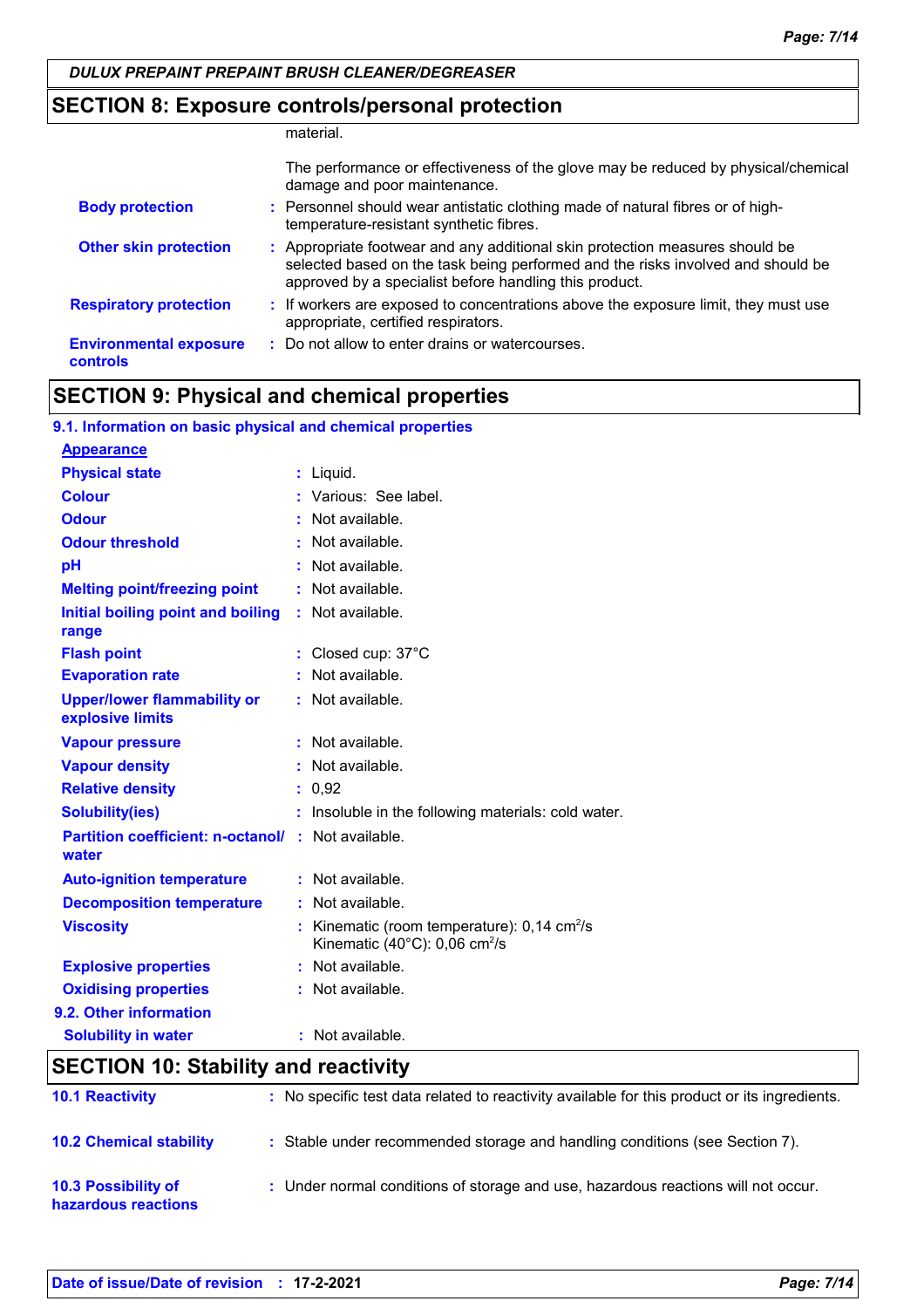# **SECTION 10: Stability and reactivity**

| <b>10.4 Conditions to avoid</b>                 | : When exposed to high temperatures may produce hazardous decomposition<br>products.                                                |
|-------------------------------------------------|-------------------------------------------------------------------------------------------------------------------------------------|
| 10.5 Incompatible materials                     | : Keep away from the following materials to prevent strong exothermic reactions:<br>oxidising agents, strong alkalis, strong acids. |
| <b>10.6 Hazardous</b><br>decomposition products | : Decomposition products may include the following materials: carbon monoxide,<br>carbon dioxide, smoke, oxides of nitrogen.        |

# **SECTION 11: Toxicological information**

#### **11.1 Information on toxicological effects**

There are no data available on the mixture itself. The mixture has been assessed following the conventional method of the CLP Regulation (EC) No 1272/2008 and is classified for toxicological properties accordingly. See Sections 2 and 3 for details.

Exposure to component solvent vapour concentrations in excess of the stated occupational exposure limit may result in adverse health effects such as mucous membrane and respiratory system irritation and adverse effects on the kidneys, liver and central nervous system. Symptoms and signs include headache, dizziness, fatigue, muscular weakness, drowsiness and, in extreme cases, loss of consciousness.

Solvents may cause some of the above effects by absorption through the skin. Repeated or prolonged contact with the mixture may cause removal of natural fat from the skin, resulting in non-allergic contact dermatitis and absorption through the skin.

If splashed in the eyes, the liquid may cause irritation and reversible damage.

Ingestion may cause nausea, diarrhea and vomiting.

This takes into account, where known, delayed and immediate effects and also chronic effects of components from short-term and long-term exposure by oral, inhalation and dermal routes of exposure and eye contact.

#### **Acute toxicity**

| <b>Product/ingredient name</b>              | <b>Result</b>   | <b>Species</b> | <b>Dose</b> | <b>Exposure</b> |
|---------------------------------------------|-----------------|----------------|-------------|-----------------|
| Solvent naphtha<br>(petroleum), heavy arom. | LDLo Oral       | Rat            | l 5 mL/ka   |                 |
| Conclusion Cummon                           | . Not ovojlabla |                |             |                 |

**Conclusion/Summary :** Not available.

**Acute toxicity estimates**

| <b>Route</b>         | <b>ATE value</b>     |
|----------------------|----------------------|
| <b>Oral</b>          | 2211,1 mg/kg         |
| Inhalation (vapours) | $ 62,75 \text{ mg/}$ |

#### **Irritation/Corrosion**

| <b>Product/ingredient name</b>              | <b>Result</b>          | <b>Species</b> | <b>Score</b> | <b>Exposure</b>                     | <b>Observation</b> |
|---------------------------------------------|------------------------|----------------|--------------|-------------------------------------|--------------------|
| Solvent naphtha (petroleum),<br>heavy arom. | Skin - Mild irritant   | Rabbit         |              | 24 hours 500<br><b>Imicroliters</b> |                    |
| naphthalene                                 | Skin - Mild irritant   | Rabbit         | -            | 495<br>milligrams                   |                    |
|                                             | Skin - Severe irritant | Rabbit         | -            | 24 hours 0.<br>05 Mililiters        |                    |
| <b>Conclusion/Summary</b>                   | : Not available.       |                |              |                                     |                    |
| <b>Sensitisation</b>                        |                        |                |              |                                     |                    |
| <b>Conclusion/Summary</b>                   | : Not available.       |                |              |                                     |                    |
| <b>Mutagenicity</b>                         |                        |                |              |                                     |                    |
| <b>Conclusion/Summary</b>                   | : Not available.       |                |              |                                     |                    |
| <b>Carcinogenicity</b>                      |                        |                |              |                                     |                    |
| <b>Conclusion/Summary</b>                   | : Not available.       |                |              |                                     |                    |
| <b>Reproductive toxicity</b>                |                        |                |              |                                     |                    |
| <b>Conclusion/Summary</b>                   | $:$ Not available.     |                |              |                                     |                    |
| <b>Teratogenicity</b>                       |                        |                |              |                                     |                    |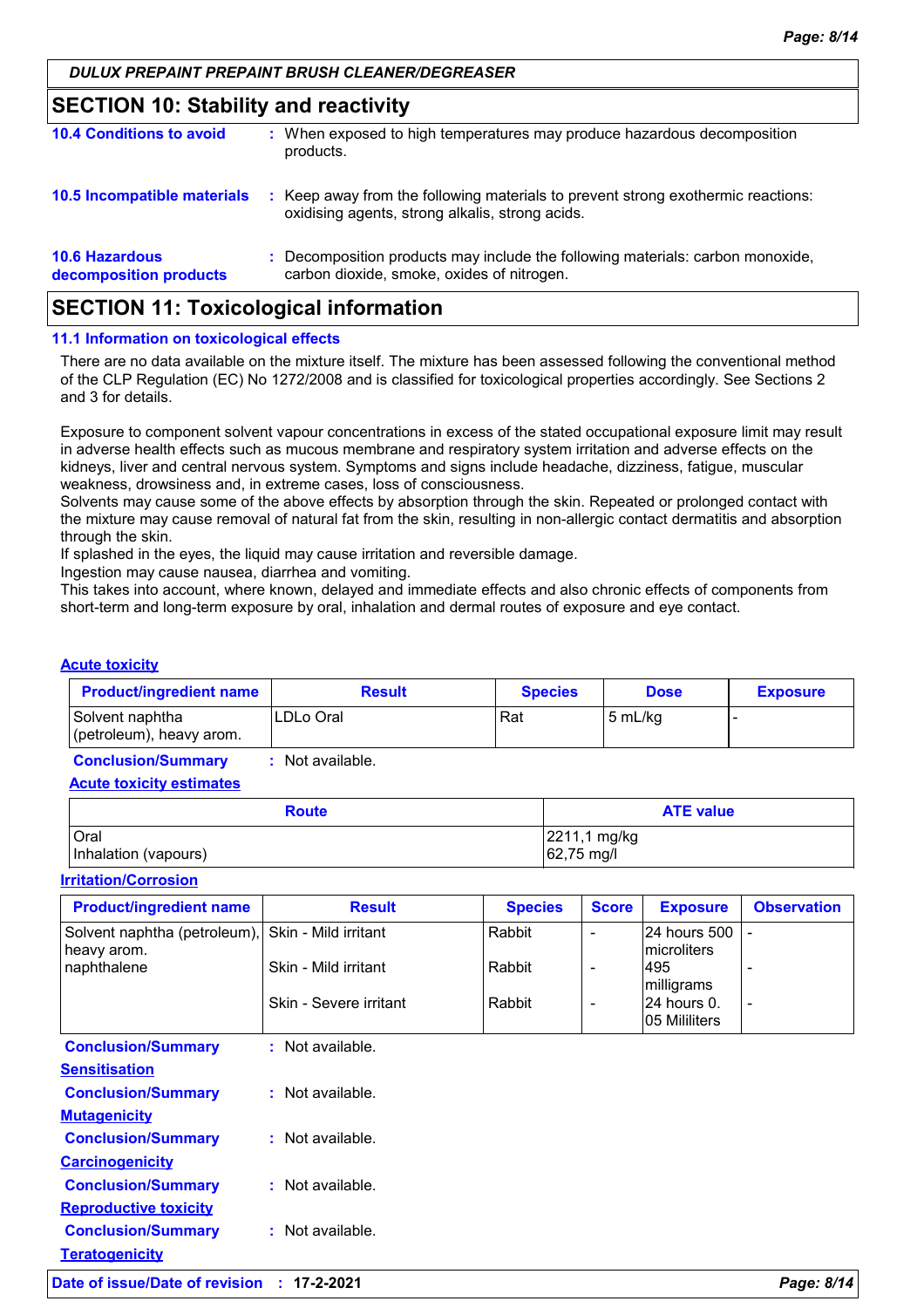### **SECTION 11: Toxicological information**

**Conclusion/Summary :** Not available.

#### **Specific target organ toxicity (single exposure)**

| <b>Product/ingredient name</b> | <b>Category</b> | <b>Route of</b><br>exposure | <b>Target organs</b>                                    |
|--------------------------------|-----------------|-----------------------------|---------------------------------------------------------|
| Hydrocarbons, C9, aromatics    | Category 3      | Not applicable.             | Respiratory tract<br>irritation and<br>Narcotic effects |
| 1,2,4-trimethylbenzene         | Category 3      | Not applicable.             | Respiratory tract<br>irritation                         |

#### **Specific target organ toxicity (repeated exposure)**

Not available.

#### **Aspiration hazard**

| <b>Product/ingredient name</b>           | <b>Result</b>                  |
|------------------------------------------|--------------------------------|
| Solvent naphtha (petroleum), heavy arom. | ASPIRATION HAZARD - Category 1 |
| Hydrocarbons, C9, aromatics              | ASPIRATION HAZARD - Category 1 |

#### **Other information :**

: Not available.

# **SECTION 12: Ecological information**

#### **12.1 Toxicity**

There are no data available on the mixture itself. Do not allow to enter drains or watercourses.

The mixture has been assessed following the summation method of the CLP Regulation (EC) No 1272/2008 and is classified for eco-toxicological properties accordingly. See Sections 2 and 3 for details.

| <b>Product/ingredient name</b> | <b>Result</b>                      | <b>Species</b>                                 | <b>Exposure</b> |
|--------------------------------|------------------------------------|------------------------------------------------|-----------------|
| naphthalene                    | Acute EC50 1,6 ppm Fresh water     | Daphnia - Daphnia magna                        | 48 hours        |
|                                | Acute LC50 2800 µg/l Marine water  | Crustaceans - Elasmopus<br>pectenicrus - Adult | 48 hours        |
|                                | Acute LC50 0,51 mg/l Fresh water   | Fish - Melanotaenia fluviatilis -<br>LARVAE    | 96 hours        |
|                                | Acute LC50 553 µg/l Fresh water    | Fish - Melanotaenia fluviatilis -<br>LARVAE    | 196 hours       |
|                                | Acute LC50 470 µg/l Fresh water    | Fish - Melanotaenia fluviatilis -<br>I ARVAF   | 96 hours        |
|                                | Chronic NOEC 0,5 mg/l Marine water | Crustaceans - Uca pugnax -<br>Adult            | 3 weeks         |
|                                | Chronic NOEC 1,5 mg/l Fresh water  | Fish - Oreochromis<br>mossambicus              | 60 days         |
| 1,2,4-trimethylbenzene         | Acute LC50 4910 µg/l Marine water  | Crustaceans - Elasmopus<br>pectenicrus - Adult | I48 hours       |
|                                | Acute LC50 22,4 mg/l Fresh water   | Fish - Tilapia zillii                          | 196 hours       |

**Conclusion/Summary :** Not available.

#### **12.2 Persistence and degradability**

**Conclusion/Summary :** Not available.

#### **12.3 Bioaccumulative potential**

| <b>Product/ingredient name</b>                          | <b>LogP</b> <sub>ow</sub> | <b>BCF</b>   | <b>Potential</b> |
|---------------------------------------------------------|---------------------------|--------------|------------------|
| Solvent naphtha (petroleum), 2.8 to 6.5<br>Theavy arom. |                           | 199 to 5780  | high             |
| Inaphthalene                                            | 3,4                       | 136.5 to 168 | <b>low</b>       |
| $ 1,2,4$ -trimethylbenzene                              | 3.63                      | 243          | llow             |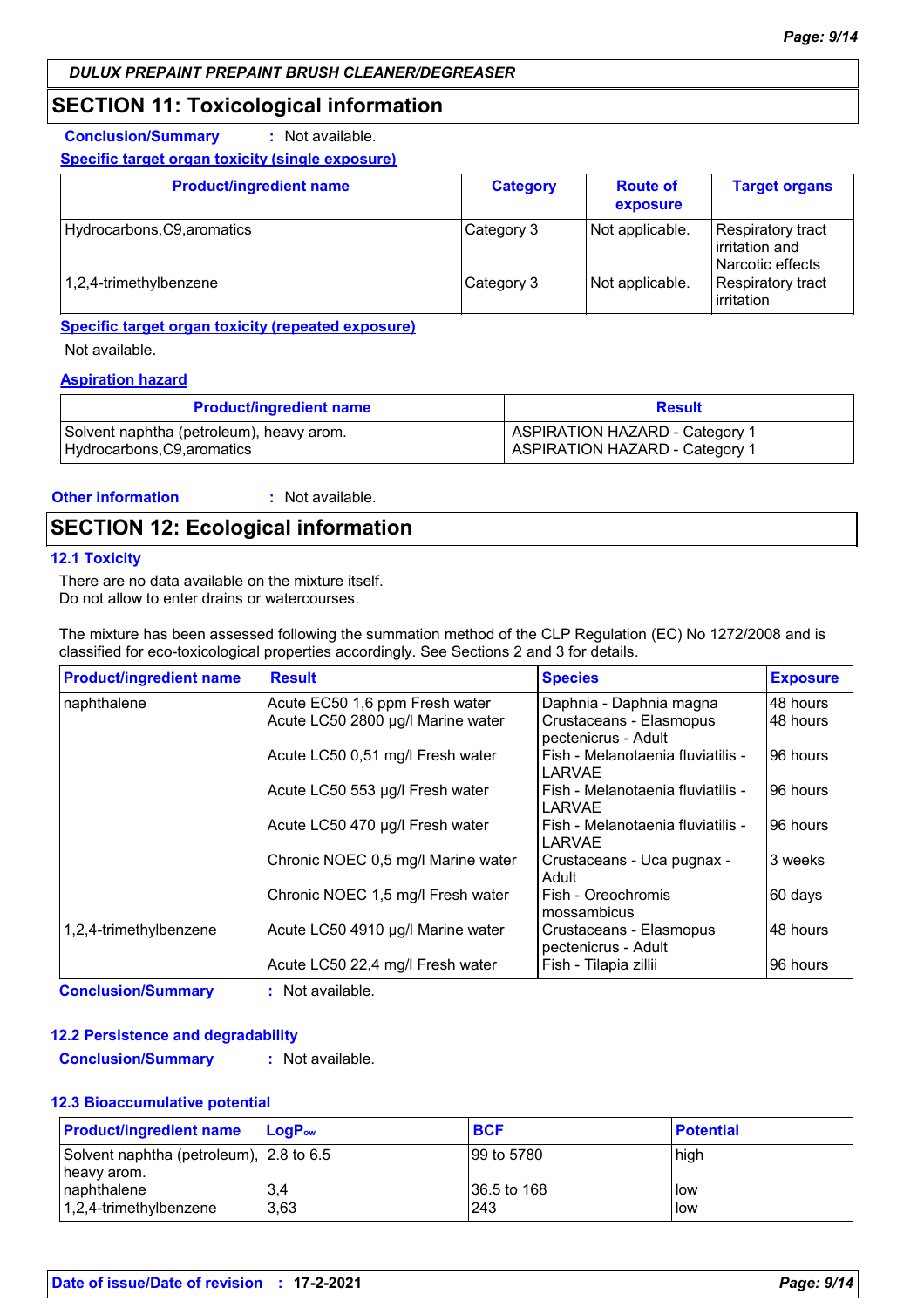# **SECTION 12: Ecological information**

| <b>12.4 Mobility in soil</b>                            |                  |
|---------------------------------------------------------|------------------|
| <b>Soil/water partition</b><br><b>coefficient (Koc)</b> | : Not available. |
| <b>Mobility</b>                                         | : Not available. |

# **PBT :** Not applicable. **vPvB :** Not applicable. **12.5 Results of PBT and vPvB assessment**

**12.6 Other adverse effects** : No known significant effects or critical hazards.

# **SECTION 13: Disposal considerations**

The information in this section contains generic advice and guidance. The list of Identified Uses in Section 1 should be consulted for any available use-specific information provided in the Exposure Scenario(s).

#### **13.1 Waste treatment methods**

| <b>Product</b>                 |                                    |                                                                                                                                                                                                                                                                                                                                                                                                                                                                                                                        |
|--------------------------------|------------------------------------|------------------------------------------------------------------------------------------------------------------------------------------------------------------------------------------------------------------------------------------------------------------------------------------------------------------------------------------------------------------------------------------------------------------------------------------------------------------------------------------------------------------------|
| <b>Methods of disposal</b>     | all authorities with jurisdiction. | : The generation of waste should be avoided or minimised wherever possible.<br>Disposal of this product, solutions and any by-products should at all times comply<br>with the requirements of environmental protection and waste disposal legislation<br>and any regional local authority requirements. Dispose of surplus and non-<br>recyclable products via a licensed waste disposal contractor. Waste should not be<br>disposed of untreated to the sewer unless fully compliant with the requirements of         |
| <b>Hazardous waste</b>         |                                    | : The classification of the product may meet the criteria for a hazardous waste.                                                                                                                                                                                                                                                                                                                                                                                                                                       |
| <b>Disposal considerations</b> |                                    | Do not allow to enter drains or watercourses.<br>Dispose of according to all federal, state and local applicable regulations.<br>If this product is mixed with other wastes, the original waste product code may no<br>longer apply and the appropriate code should be assigned.<br>For further information, contact your local waste authority.                                                                                                                                                                       |
| <b>Packaging</b>               |                                    |                                                                                                                                                                                                                                                                                                                                                                                                                                                                                                                        |
| <b>Methods of disposal</b>     | when recycling is not feasible.    | : The generation of waste should be avoided or minimised wherever possible. Waste<br>packaging should be recycled. Incineration or landfill should only be considered                                                                                                                                                                                                                                                                                                                                                  |
| <b>Disposal considerations</b> | national legal provisions.         | Using information provided in this safety data sheet, advice should be obtained from<br>the relevant waste authority on the classification of empty containers.<br>Empty containers must be scrapped or reconditioned.<br>Dispose of containers contaminated by the product in accordance with local or                                                                                                                                                                                                                |
| <b>Type of packaging</b>       |                                    | European waste catalogue (EWC)                                                                                                                                                                                                                                                                                                                                                                                                                                                                                         |
| <b>CEPE Paint Guidelines</b>   | 15 01 10*                          | packaging containing residues of or contaminated by<br>hazardous substances                                                                                                                                                                                                                                                                                                                                                                                                                                            |
| <b>Special precautions</b>     |                                    | : This material and its container must be disposed of in a safe way. Care should be<br>taken when handling emptied containers that have not been cleaned or rinsed out.<br>Empty containers or liners may retain some product residues. Vapour from product<br>residues may create a highly flammable or explosive atmosphere inside the<br>container. Do not cut, weld or grind used containers unless they have been cleaned<br>thoroughly internally. Avoid dispersal of spilt material and runoff and contact with |

# **SECTION 14: Transport information**

**Information pertaining to IATA and ADN is considered not relevant since the material is not packaged in the correct approved packaging required of these methods of transport.**

soil, waterways, drains and sewers.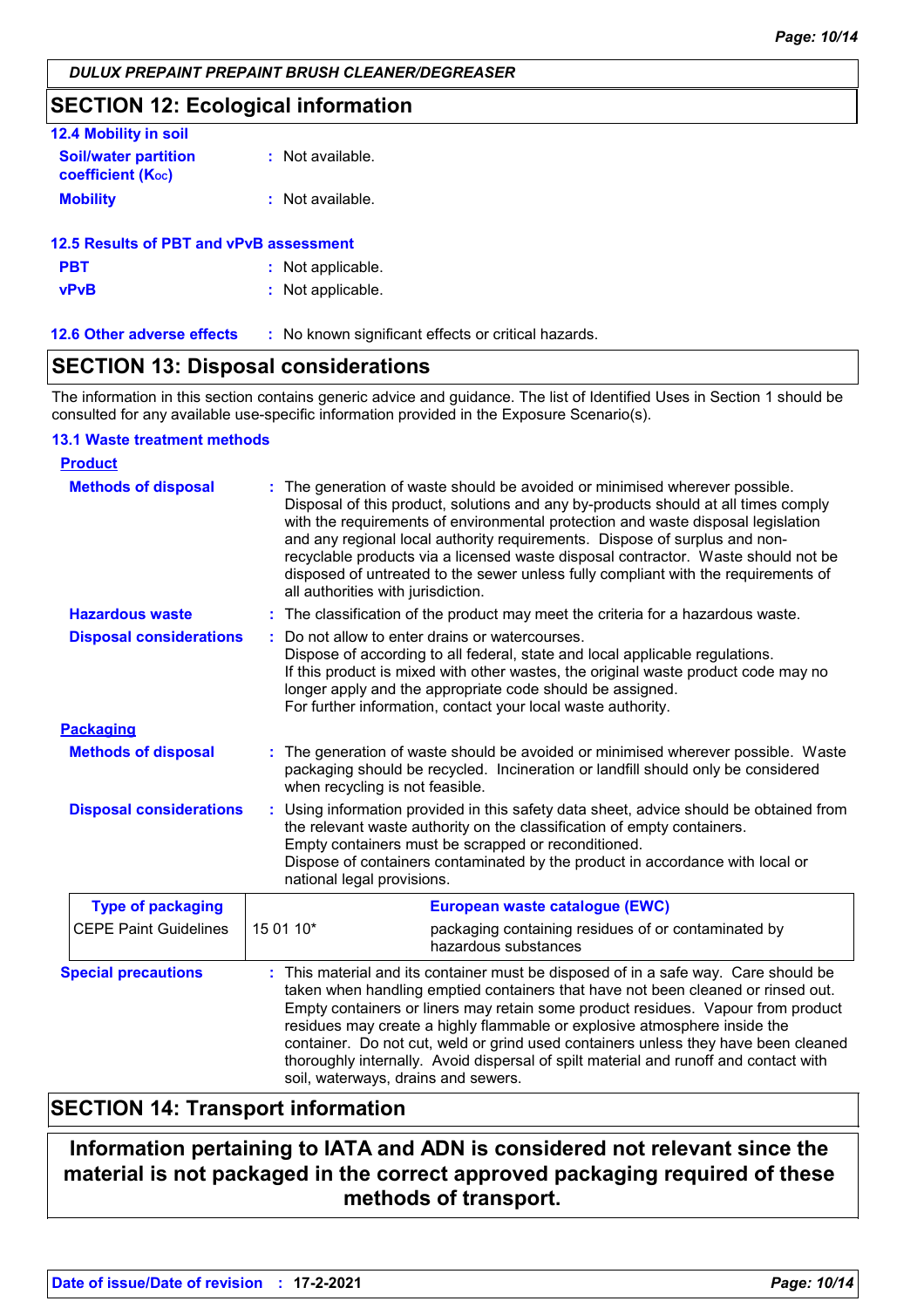# **Information pertaining to IATA and ADN is considered not relevant since the material is not packaged in the correct approved packaging required of these methods of transport.**

|                                                                                             | <b>ADR</b>                                                                                                                                                                                                             | <b>IMDG</b>                                                                                                                                                                                                                  |
|---------------------------------------------------------------------------------------------|------------------------------------------------------------------------------------------------------------------------------------------------------------------------------------------------------------------------|------------------------------------------------------------------------------------------------------------------------------------------------------------------------------------------------------------------------------|
| 14.1 UN number                                                                              | <b>UN1993</b>                                                                                                                                                                                                          | <b>UN1993</b>                                                                                                                                                                                                                |
| 14.2 UN proper<br>shipping name                                                             | FLAMMABLE LIQUID, N.O.S. (Solvent naphtha<br>(petroleum), heavy arom., Solvent naphtha<br>(petroleum), light arom.)                                                                                                    | FLAMMABLE LIQUID, N.O.S. (Solvent naphtha<br>(petroleum), heavy arom., Solvent naphtha<br>(petroleum), light arom.). Marine pollutant<br>(Solvent naphtha (petroleum), light arom.,<br>4-Nonylphenol, branched, ethoxylated) |
| <b>14.3 Transport</b><br>hazard class(es)<br><b>Class</b>                                   | 3                                                                                                                                                                                                                      | 3                                                                                                                                                                                                                            |
| <b>Subsidiary class</b>                                                                     |                                                                                                                                                                                                                        |                                                                                                                                                                                                                              |
| <b>14.4 Packing group</b>                                                                   | Ш                                                                                                                                                                                                                      | $\mathbf{III}$                                                                                                                                                                                                               |
| 14.5<br><b>Environmental</b><br>hazards<br><b>Marine pollutant</b>                          | Yes.                                                                                                                                                                                                                   | Yes.                                                                                                                                                                                                                         |
| <b>Marine pollutant</b><br><b>substances</b>                                                |                                                                                                                                                                                                                        | Solvent naphtha (petroleum), light arom.,<br>4-Nonylphenol, branched, ethoxylated                                                                                                                                            |
| <b>14.6 Special</b><br>precautions for<br>user                                              | Transport within user's premises: always<br>transport in closed containers that are upright<br>and secure. Ensure that persons transporting<br>the product know what to do in the event of an<br>accident or spillage. |                                                                                                                                                                                                                              |
| <b>HI/Kemler number</b>                                                                     | 30                                                                                                                                                                                                                     |                                                                                                                                                                                                                              |
| <b>Emergency</b><br>schedules (EmS)                                                         |                                                                                                                                                                                                                        | $F-E$ , S-E                                                                                                                                                                                                                  |
| <b>14.7 Transport in bulk</b><br>according to Annex II of<br><b>MARPOL and the IBC Code</b> | : Not applicable.                                                                                                                                                                                                      |                                                                                                                                                                                                                              |
| <b>Additional</b><br><b>information</b>                                                     | The environmentally hazardous substance<br>mark is not required when transported in sizes<br>of $\leq 5$ L or $\leq 5$ kg.<br>Tunnel code (D/E)                                                                        | The marine pollutant mark is not required when<br>transported in sizes of $\leq$ 5 L or $\leq$ 5 kg.                                                                                                                         |
|                                                                                             |                                                                                                                                                                                                                        |                                                                                                                                                                                                                              |

# **SECTION 15: Regulatory information**

**15.1 Safety, health and environmental regulations/legislation specific for the substance or mixture**

**EU Regulation (EC) No. 1907/2006 (REACH)**

**Annex XIV - List of substances subject to authorisation**

**Annex XIV**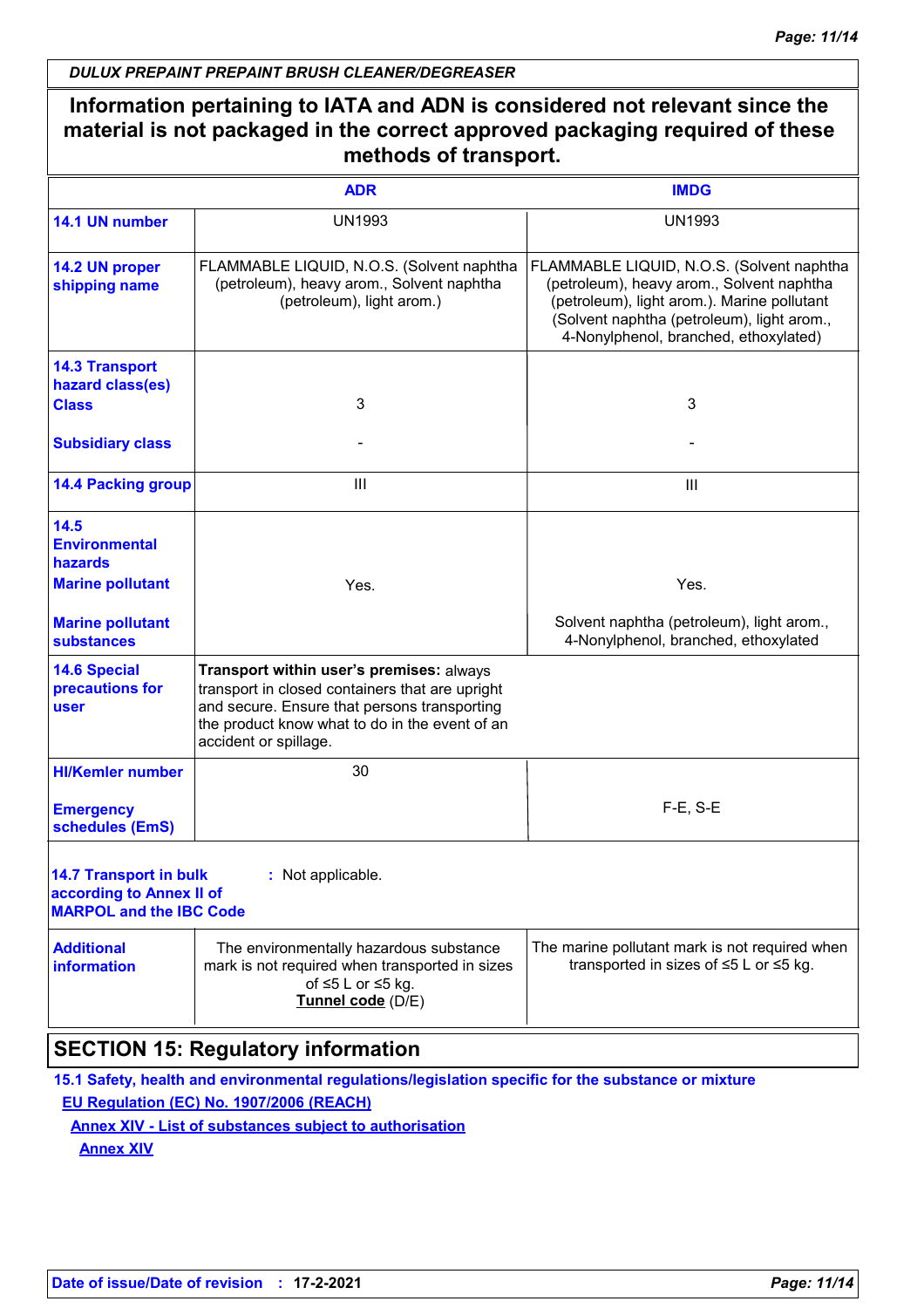# **SECTION 15: Regulatory information**

| Ingredient name                      | <b>Intrinsic property</b>                             | <b>Status</b> | <b>Reference</b><br>number | Date of<br>revision |
|--------------------------------------|-------------------------------------------------------|---------------|----------------------------|---------------------|
| 4-Nonylphenol, branched, ethoxylated | Substance of<br>equivalent concern for<br>environment | Listed        | 43                         | $3 - 7 - 2017$      |

| <b>Ingredient name</b>               | <b>Intrinsic property</b>                             | <b>Status</b> | Reference<br>number | Date of<br><b>revision</b> |  |
|--------------------------------------|-------------------------------------------------------|---------------|---------------------|----------------------------|--|
| 4-Nonylphenol, branched, ethoxylated | Substance of<br>equivalent concern for<br>environment | Recommended   | ED/69/2013          | 1-7-2015                   |  |

**Annex XVII - Restrictions :** Not applicable. **on the manufacture, placing on the market and use of certain dangerous substances, mixtures and articles**

#### **Other EU regulations**

**VOC for Ready-for-Use Mixture :** Not applicable.

#### **Ozone depleting substances (1005/2009/EU)**

Not listed.

#### **Prior Informed Consent (PIC) (649/2012/EU)**

| Ingredient name                      | <b>Annex</b>             | <b>Status</b> |
|--------------------------------------|--------------------------|---------------|
| 4-Nonylphenol, branched, ethoxylated | <b>IAnnex I - Part 1</b> | Listed        |
|                                      | <b>IAnnex I - Part 2</b> | Listed        |

#### **Seveso Directive**

This product may add to the calculation for determining whether a site is within the scope of the Seveso Directive on major accident hazards.

#### **International regulations**

**Chemical Weapon Convention List Schedules I, II & III Chemicals**

Not listed.

#### **Montreal Protocol (Annexes A, B, C, E)**

Not listed.

#### **Stockholm Convention on Persistent Organic Pollutants**

Not listed.

#### **Rotterdam Convention on Prior Informed Consent (PIC)**

Not listed.

#### **UNECE Aarhus Protocol on POPs and Heavy Metals**

| Ingredient name | List name      | <b>Status</b> |
|-----------------|----------------|---------------|
| Inaphthalene    | POPs - Annex 3 | Listed        |

#### **15.2 Chemical safety**

**:** No Chemical Safety Assessment has been carried out.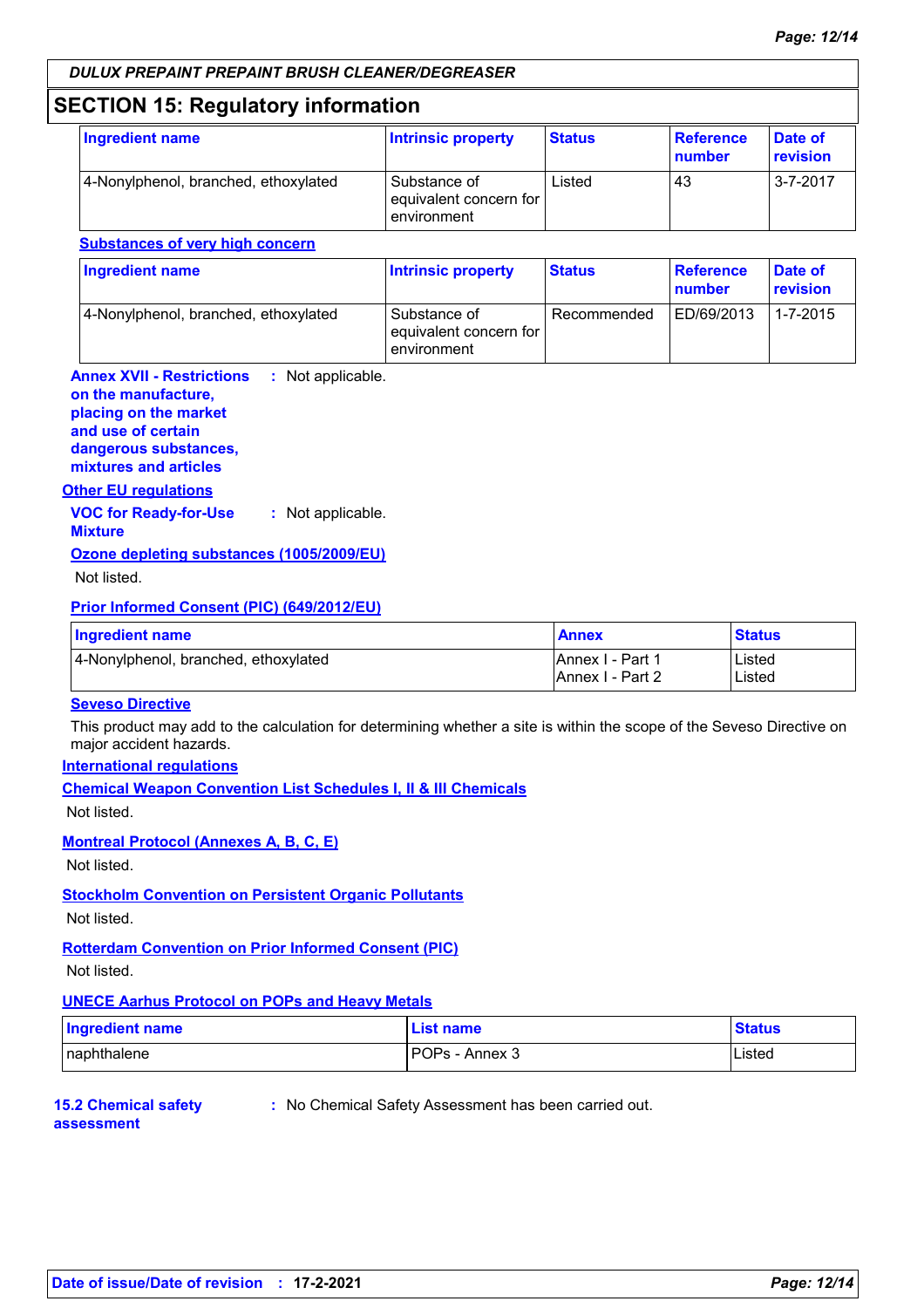# **SECTION 16: Other information**

|  |   | ÷ |
|--|---|---|
|  | . | œ |

**CEPE code :** 1

|  |  | $\triangleright$ Indicates information that has changed from previously issued version. |  |  |  |  |  |  |  |
|--|--|-----------------------------------------------------------------------------------------|--|--|--|--|--|--|--|
|--|--|-----------------------------------------------------------------------------------------|--|--|--|--|--|--|--|

|  | <b>Abbreviations and acronyms : ATE = Acute Toxicity Estimate</b>             |
|--|-------------------------------------------------------------------------------|
|  | CLP = Classification, Labelling and Packaging Regulation [Regulation (EC) No. |
|  | 1272/2008]                                                                    |
|  | DMEL = Derived Minimal Effect Level                                           |
|  | DNEL = Derived No Effect Level                                                |
|  | EUH statement = CLP-specific Hazard statement                                 |
|  | PBT = Persistent, Bioaccumulative and Toxic                                   |
|  | <b>PNEC</b> = Predicted No Effect Concentration                               |
|  | <b>RRN = REACH Registration Number</b>                                        |
|  | vPvB = Very Persistent and Very Bioaccumulative                               |
|  |                                                                               |

### **Procedure used to derive the classification according to Regulation (EC) No. 1272/2008 [CLP/GHS]**

| <b>Classification</b>   | <b>Justification</b>  |
|-------------------------|-----------------------|
| Flam. Liq. 3, H226      | On basis of test data |
| Eye Dam. 1, H318        | Calculation method    |
| Carc. 2. H351           | Calculation method    |
| STOT SE 3, H335         | Calculation method    |
| STOT SE 3, H336         | Calculation method    |
| Asp. Tox. 1, H304       | Calculation method    |
| Aquatic Chronic 2, H411 | Calculation method    |
|                         |                       |

**Full text of abbreviated H statements**

| H <sub>226</sub> | Flammable liquid and vapour.                          |
|------------------|-------------------------------------------------------|
| H302             | Harmful if swallowed.                                 |
| H304             | May be fatal if swallowed and enters airways.         |
| H315             | Causes skin irritation.                               |
| H318             | Causes serious eve damage.                            |
| H319             | Causes serious eye irritation.                        |
| H332             | Harmful if inhaled.                                   |
| H335             | May cause respiratory irritation.                     |
| H336             | May cause drowsiness or dizziness.                    |
| H <sub>351</sub> | Suspected of causing cancer.                          |
| H400             | Very toxic to aquatic life.                           |
| H410             | Very toxic to aquatic life with long lasting effects. |
| H411             | Toxic to aquatic life with long lasting effects.      |

**Full text of classifications [CLP/GHS]**

| Acute Tox. 4, H302<br>Acute Tox. 4, H332<br>Aquatic Acute 1, H400<br>Aquatic Chronic 1, H410<br>Aquatic Chronic 2, H411<br>Asp. Tox. 1, H304<br>Carc. 2, H351<br>EUH066<br>Eye Dam. 1, H318<br>Eye Irrit. 2, H319<br>Flam. Liq. 3, H226<br>Skin Irrit. 2, H315<br>STOT SE 3, H335<br>STOT SE 3, H336 | <b>ACUTE TOXICITY (oral) - Category 4</b><br><b>ACUTE TOXICITY (inhalation) - Category 4</b><br>SHORT-TERM (ACUTE) AQUATIC HAZARD - Category 1<br>LONG-TERM (CHRONIC) AQUATIC HAZARD - Category 1<br>LONG-TERM (CHRONIC) AQUATIC HAZARD - Category 2<br><b>ASPIRATION HAZARD - Category 1</b><br><b>CARCINOGENICITY - Category 2</b><br>Repeated exposure may cause skin dryness or cracking.<br>SERIOUS EYE DAMAGE/EYE IRRITATION - Category 1<br>SERIOUS EYE DAMAGE/EYE IRRITATION - Category 2<br>FLAMMABLE LIQUIDS - Category 3<br>SKIN CORROSION/IRRITATION - Category 2<br>SPECIFIC TARGET ORGAN TOXICITY - SINGLE EXPOSURE<br>(Respiratory tract irritation) - Category 3<br>SPECIFIC TARGET ORGAN TOXICITY - SINGLE EXPOSURE<br>(Narcotic effects) - Category 3 |
|------------------------------------------------------------------------------------------------------------------------------------------------------------------------------------------------------------------------------------------------------------------------------------------------------|-------------------------------------------------------------------------------------------------------------------------------------------------------------------------------------------------------------------------------------------------------------------------------------------------------------------------------------------------------------------------------------------------------------------------------------------------------------------------------------------------------------------------------------------------------------------------------------------------------------------------------------------------------------------------------------------------------------------------------------------------------------------------|
| Date of printing                                                                                                                                                                                                                                                                                     | $: 17 - 2 - 2021$                                                                                                                                                                                                                                                                                                                                                                                                                                                                                                                                                                                                                                                                                                                                                       |
| Date of issue/ Date of<br>revision                                                                                                                                                                                                                                                                   | $: 17 - 2 - 2021$                                                                                                                                                                                                                                                                                                                                                                                                                                                                                                                                                                                                                                                                                                                                                       |
| Date of previous issue                                                                                                                                                                                                                                                                               | : No previous validation                                                                                                                                                                                                                                                                                                                                                                                                                                                                                                                                                                                                                                                                                                                                                |
| <b>Version</b>                                                                                                                                                                                                                                                                                       | $\cdot$ 1                                                                                                                                                                                                                                                                                                                                                                                                                                                                                                                                                                                                                                                                                                                                                               |

**Notice to reader**